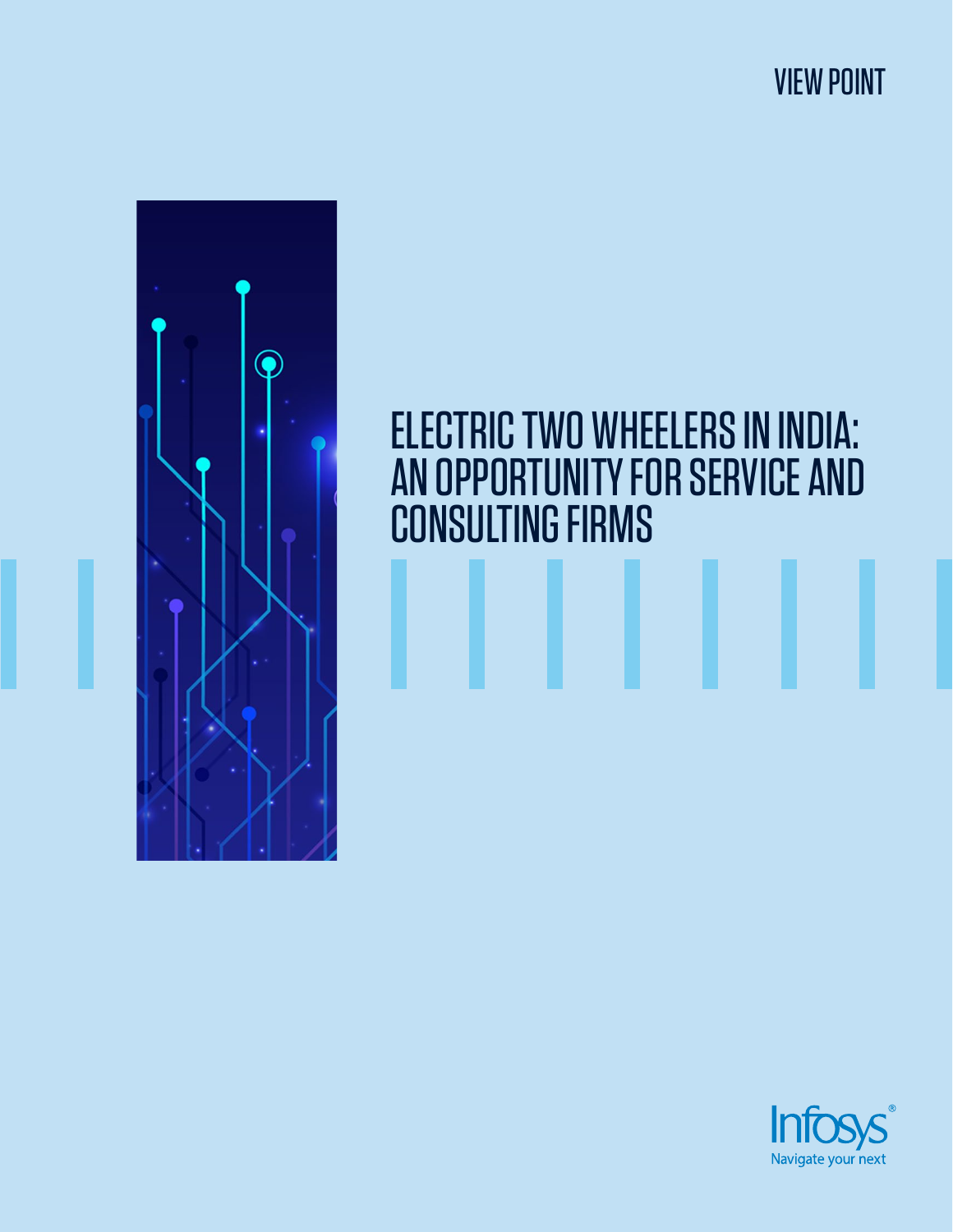## **TABLE OF CONTENTS**

## **1) Electric Vehicle (EV) Market Overview**

- The global electric vehicle (EV) market
- The Indian electric vehicle (EV) market
- The Indian 2 wheeler (2W) electric vehicle (EV) market
- **2) A sneak peak into Electric two wheelers**
- **3) Growth levers**
- **4) Challenges**
- **5) Opportunity for service organizations**
- **6) Conclusion**

### **PREFACE**

The global automotive industry is experiencing a mobility evolution and pivoting to smart electric vehicles from conventional engine vehicles. Electric vehicles are not vehicles anymore, but technology products delighting users with connectivity and convenience.

In this Point of View, we analyze how and why the electric vehicle (EV) segment is registering exponential growth. All original equipment manufacturers (OEMs) are electrifying their fleet and ramping down production of their engine vehicles. The electric vehicle industry opens new opportunities in end-to-

end software development, maintenance, and service for both vehicle and charging infrastructure. We also explore how service and consulting firms can be catalysts in driving the EV automotive evolution and become a center of excellence in India's growth journey.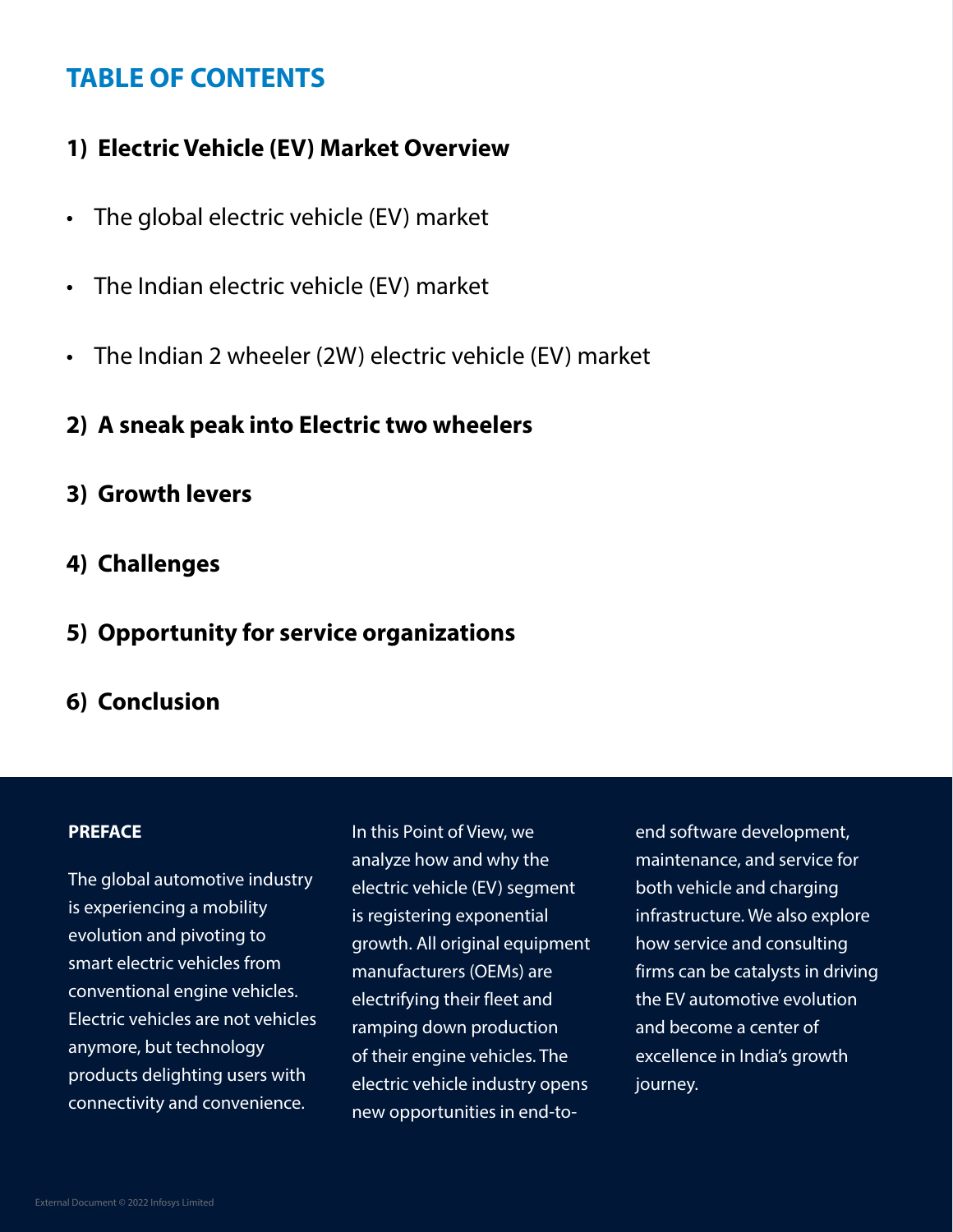#### **INTRODUCTION**

The Indian start-up ecosystem is buzzing with smart electric vehicle, telemedicine, and online food delivery enterprises.

As sales of electric vehicles gather momentum, new and existing users are embracing smart mobility with thoughtful features such as curated music playlists and the ability to make and take calls and share messages without reaching out for a mobile device.

Smart and connected EVs are expected to go mainstream as pricing calibrates with market dynamics, the Government offers state and national subsidies, making India completely electrified by 2040.

#### **1. EV MARKET OVERVIEW**

#### **Global EV Market**

The global electric vehicle market registered sales of US\$ 244 billion in 2021 with a projected 33.5% CAGR from 2022 to 2030 aggregating US\$ 1,039 billion. In terms of volume, it rose to 6.6

million vehicles in 2021, doubling from 3 million vehicles in 2020. China has the largest share of the global EV market followed by Europe and USA. China registered the highest growth in the global EV market in the past five years followed by growth in Europe.



The global electric vehicle market stood at \$244 billion in revenue for the year 2021 with a projection of 33.5% CAGR from 2022 - 2030 jumping to \$1,039 billion

#### **Indian EV market**

As fuel prices trend upwards and the Government of India extends subsidies, grants and additional state subsidies, electric vehicles are emerging as green shoots for the automotive industry. The Indian EV market is dominated by two-wheelers (2W) with a miniscule

representation of passenger vehicles and buses. This trend is reflected across the IC engine market as well where sales of two wheelers are registering steady growth. The sales of electric vehicles grew from 1,30,000 (FY 2018-19) units to 1,56,000 (FY 2019-20), of which 1,52,000 units originated from the electric two-wheeler segment alone.

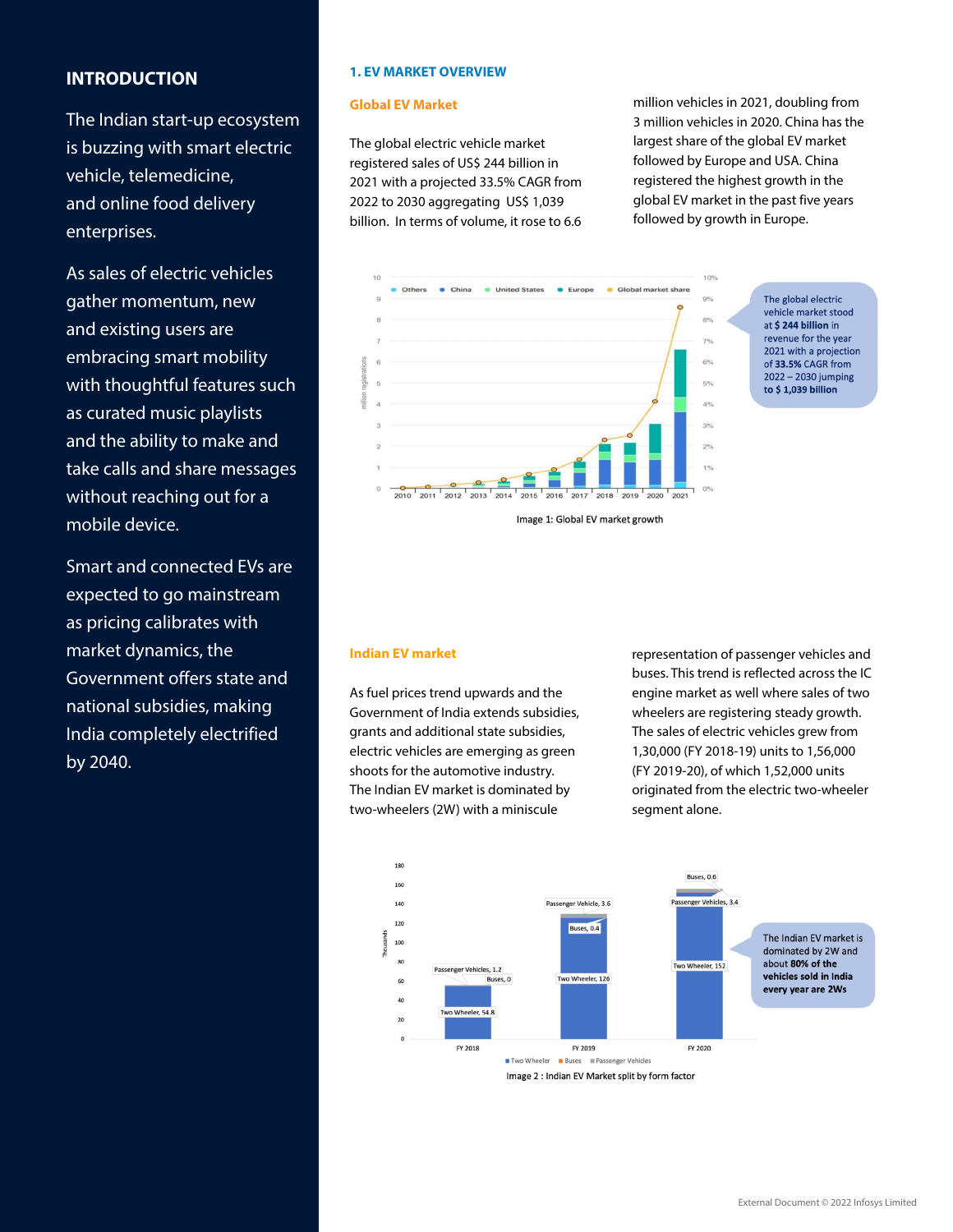#### **The Indian Two-Wheeler EV Market**

The Indian EV market has unique market dynamics.

 The infographic above provides a snapshot of the Indian two-wheeler EV market over the years. Among electric two-wheelers (E2W), the most popular variant in India is scooters accounting for 97% of the market. The EV scooter market is dominated by slow speed scooters with 90% of electric scooters being slow speed scooters having a maximum speed limit of 25 kmph. The emerging trend is high speed scooters.



Image 3: Indian 2W EV market

#### **2. A SNEAK PEEK INTO ELECTRIC VEHICLES**

Typically, an EV is 70% software while the balance 30% is made of mechanical parts.

 An EV has a dashboard similar to an i-pad mounted on the vehicle displaying speed, range, and the apps ecosystem.

The user can use this dashboard for playing music, calling, navigating to the destination, etc.

The user can connect headphones to this dashboard for a hands-free experience, change imagery of the display, and adjust sound / brightness. The dashboard provides live updates for all features.

These features function due to the interplay of hardware and embedded software. Moreover, the primary vehicle software incorporates this hardware and embedded software, thereby making the vehicle a smart, intelligent riding machine.

The infographic on the side illustrates the difference in the composition of the IC engine vehicles and electric vehicle with differences represented in the table.

The table lists the structural and architectural differences between an internal combustion engine and the electric vehicle. This dichotomy applies for two-wheelers as well as four-wheelers.

External Document © 2022 Infosys Limited



Smart dashboard of a scooter

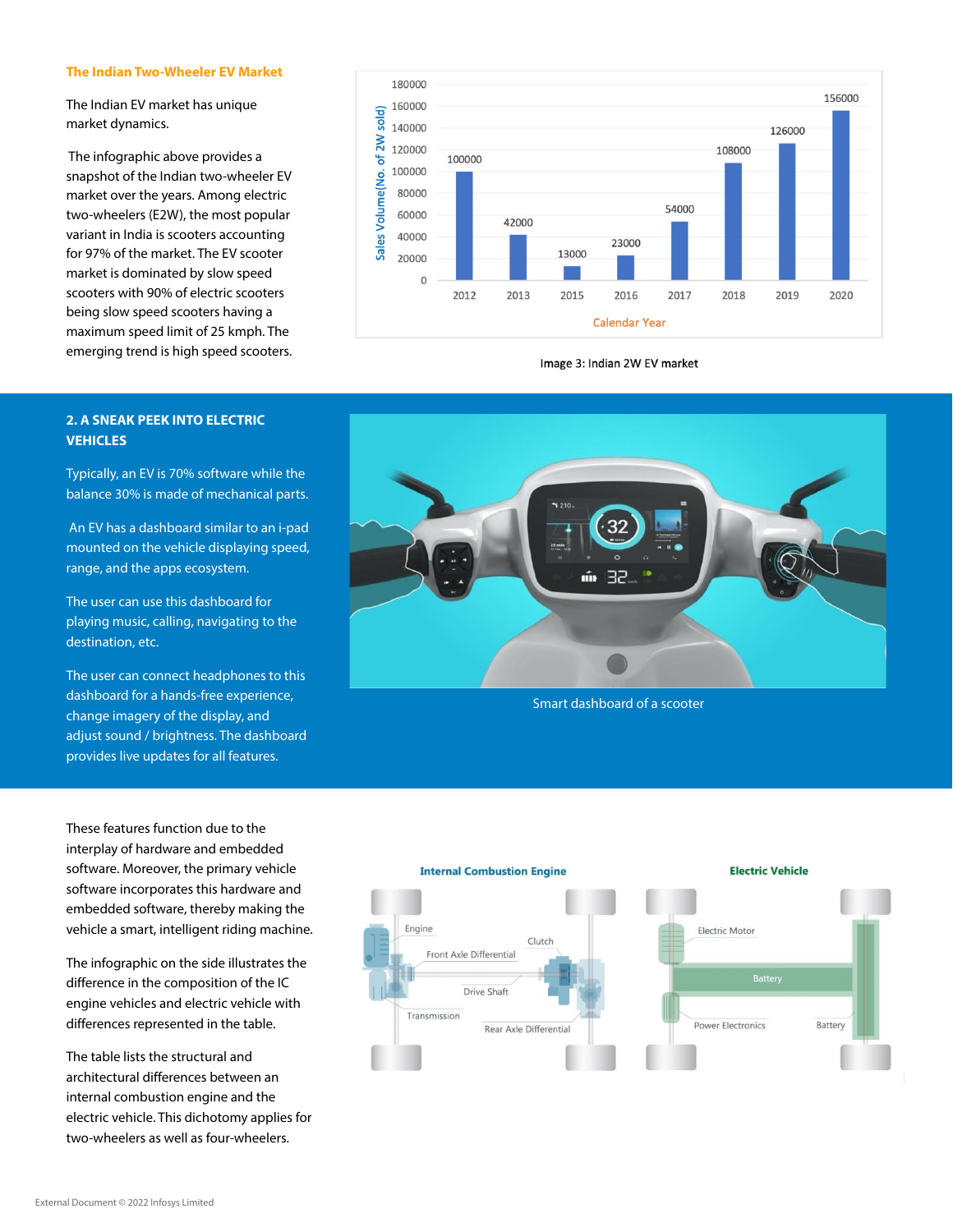|                                | IC Engine Vehicle                                                                                                 | Electric Vehicle                                                                                                |
|--------------------------------|-------------------------------------------------------------------------------------------------------------------|-----------------------------------------------------------------------------------------------------------------|
| Moving parts                   | Engine has more than 200 moving parts, including<br>sub parts.                                                    | Parts replaced with an electric motor.                                                                          |
| Difference in weight           | IC Engine vehicle weight depends on transmission<br>and weight of standard parts such as frame, tyre,<br>etc.     | Batteries and the frame protecting it accounts for<br>the maximum weight.                                       |
| Percentage of electronic parts | IC Engine vehicle has electronic controls made<br>mandatory by Euro V and BS VI norms.                            | EV is made of 30% mechanical parts and balance<br>70% parts are controlled by software.                         |
| Cost                           | IC Engine vehicle's major cost is the cost of<br>manufacturing moving parts and distributed across<br>components. | The major cost of an EV is the battery and motor.<br>The kWh cost has dropped from US\$ 1000/kWh to<br>200/kWh. |

#### **3. GROWTH LEVERS**

Every year, India consumes 120 billion+ litres of oil on an average. The EV industry is a catalyst to reverse climate change and minimize India's reliance on crude oil.

#### **a) The regulatory environment**

The growth of the EV 2W market is attributed to several factors. On the one hand, the Government of India's EV policy promotes EVs. On the other, the Government is discouraging ICE vehicles by implementing stringent Bharat Stage (BS) emission norms. In 2015, the Government launched Faster Adoption & Manufacturing of Electric Vehicles (FAME1) under the National Electric Mobility Mission Plan (NEMMP) 2020, which incentivised E2W and commercial vehicles. In 2017, BS IV norms reduced vehicle emission significantly, followed by the banning of two stroke engines. The next milestone was the implementation of BS VI.

FAME II was updated to boost EV adoption and incentivize users with an outlay of ₹ 10,000 crores.

#### **b) Subsidy by the Government**

The government has been incentivising EVs both at a national and state level, which has encouraged adoption. The table below demonstrates how the Government is incentivizing EVs:

| Element                     | <b>Non Electric</b> | Electric                                                                     |
|-----------------------------|---------------------|------------------------------------------------------------------------------|
| <b>GST</b> on vehicle       | 28%                 | 5%                                                                           |
| Road tax                    | 9%                  | 0%                                                                           |
| Registration charges        | 5%                  | 0%<br>(in over 7 states with EV policy)                                      |
| <b>FAME</b> Incentive       | Not applicable      | Rs. 15,000/kWh with the maximum subsidy capped<br>at 40% of the vehicle cost |
| Tax incentive in Income Tax | Not applicable      | Deductions upto Rs. 1.5 lakh for interest on loan<br>taken for EV            |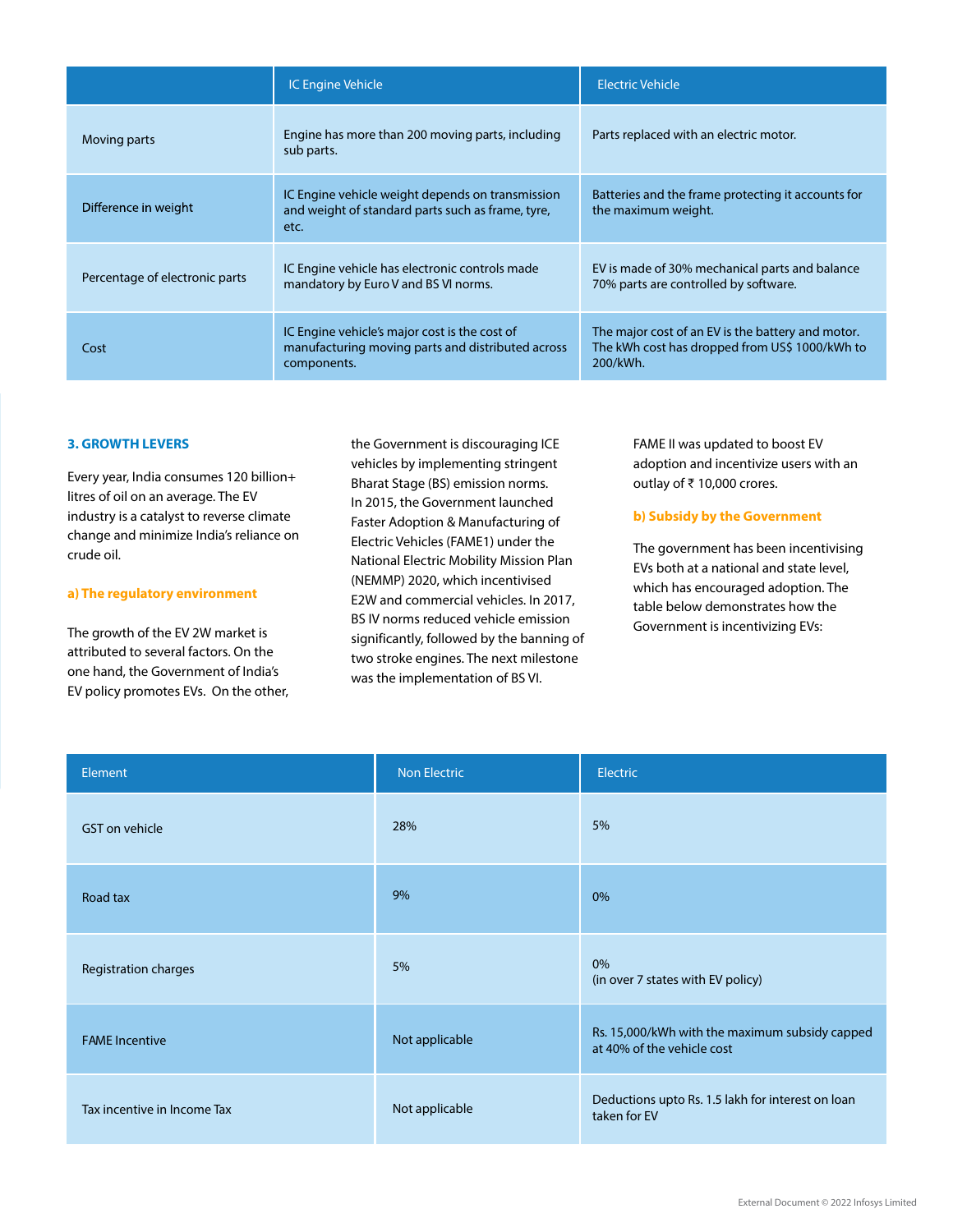18 states and Union Territories have developed their own state policies for further incentivizing customers to adopt EVs.

#### **c) New start-ups - (new EV OEMs)**

Industry data reveals 480+ EV start-ups in India ranging from EV manufacturers such as OLA Electric, Ather Energy and Simple Energy to charging infrastructure providers, component manufacturers, and fleet management enterprises. Investments in Indian EV start-ups by corporate, venture capital and private equity firms has grown by 170% with US\$ 376 mn invested in 2019, as compared to US\$ 147 mn in 2018.

#### **d) The growing infrastructure**

'Range anxiety' and anxiety for charging infrastructure has been addressed by the pace of electrification and charging infrastructure . The Department of Heavy Industries (DHI) along with state governments provides subsidies in setting up charging infrastructure

points. Tata Power and Reliance BP Mobility along with start-ups such as Exponent Energy, Log9 Materials and Sun Mobility are developing unique charging solutions.

#### **e) Rising fuel prices**

In 2022, the price of petrol is trending above the ₹ 100 mark. The elevated fuel prices increase the total cost of ownership for the end user, making EVs the preferred choice. A person travelling 30 km daily spends almost ₹ 2500 on fuel vs ₹ 150 per month, which makes the EV a viable choice.

#### **f) Manufacturers (legacy / existing OEMs)**

Mainstream manufacturers such as TVS, Honda and Bajaj are investing significantly on EVs. Tata Motors, TVS, Hero Motocorp etc are opening a new entities for EVs. Global 2W and 4W manufacturers have set aggressive targets of electrifying their fleet to 50% by 2025 and completely electrifying by 2030.

#### **4. CHALLENGES**

EV adoption has its fair share of challenges:

- Public charging infrastructure and establishing seamless private chargers at home for vehicles with fixed batteries.
- Upfront price which is either at par with engine counterparts or 20- 30% higher is a factor for the mass commuter segment
- Lack of awareness means buyers of two-wheelers do not understand that the total cost of ownership of an EV is significantly less than conventional vehicles.
- Battery replacement is a huge overhead cost. The battery needs to be replaced in 4-5 years of buying the vehicle. A typical scooter battery capacity is  $\sim$  3kWh, which means replacing a battery costs half the price of the scooter.

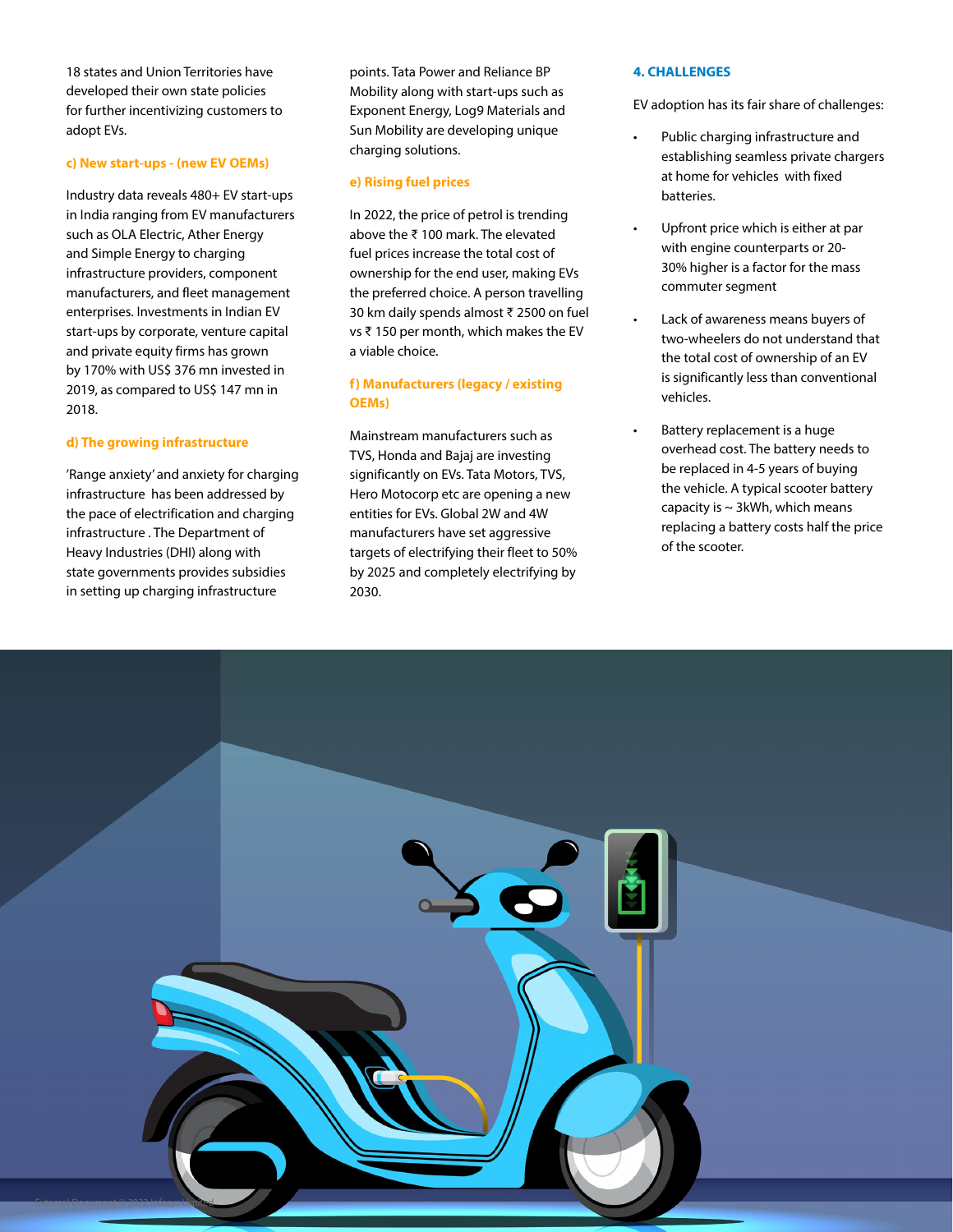#### **5. OPPORTUNITY FOR SERVICE AND CONSULTING FIRMS**

#### **a) Software and platform management**

EVs are connected vehicles. Being a computer on wheels, it allows the user to interact with the vehicle, making EVs smart devices. An EV has 70% software dependent parts compared to a conventional 2W which has 95% mechanical parts. The EV generates a huge volume of data, which is stored on the cloud for analytics to ensure safety and optimal uptime. Developers and platform engineers need to undertake smart and prompt coding of the embedded software for operating the hardware and similar coding for the main vehicle software. The automotive industry needs software talent with automotive domain expertise to keep pace with new trends and emerging needs. 2W manufacturers depend on software development experts who are exploring this shift in technology. Service and consulting firms should leverage their expertise and partner with EV

manufacturers. This partnership model is a win-win for both partners, leading to faster product development cycle and faster pace of solution development.

#### **b) Charging infrastructure**

A robust charging infrastructure network is imperative for the EV industry. Service and consulting firms should establish a Centre of Excellence to liase between the Government, suppliers and EV companies and increase the speed and scale of solutions. Consulting firms can ensure smart and connected infrastructure by providing faster, bestin-class software solutions and 24x7 connectivity.

A rider needs to know the location of the nearest charging station, the current capacity, booking a slot, and online payment options. This packaged solution can be customized to the needs of the riders as well as the charging infrastructure companies.

#### **c) Maintenance and support**

The automotive industry is building capabilities for software development and data management. IT firms should reskill their talent to meet the needs of automotive clients. Skills in the areas of data storage and management, data analytics, cloud, platform management, and over-the-air (OTAs) updates are required for maintenance and support functions. EV manufacturers need to partner with service firms to better understand customer needs, industry trends and forecast future capabilities and emerging needs. In the 4W industry of Europe and the US, the trend is onboarding the IT & software partners for their expertise and this brings opportunity for Indian Service firms too to enter the market

#### **6. CONCLUSION**

The E2W market in India is growing at a rapid pace and projected to grow at a CAGR of 33.5% in the next eight years. Since 90% of electric vehicles sold are two wheelers, 2W manufacturers should engage with software service and consulting firms. It will be followed by electric car manufacturers, as car sales gather momentum.

Service and consulting firms can be catalysts in setting up EV charging infrastructure and maintenance, which requires liaisoning with the Government and global suppliers to orchestrate outcomes powered by software. In addition, the service and consulting firms need to leverage their capabilities to engage with charging infrastructure enterprises.